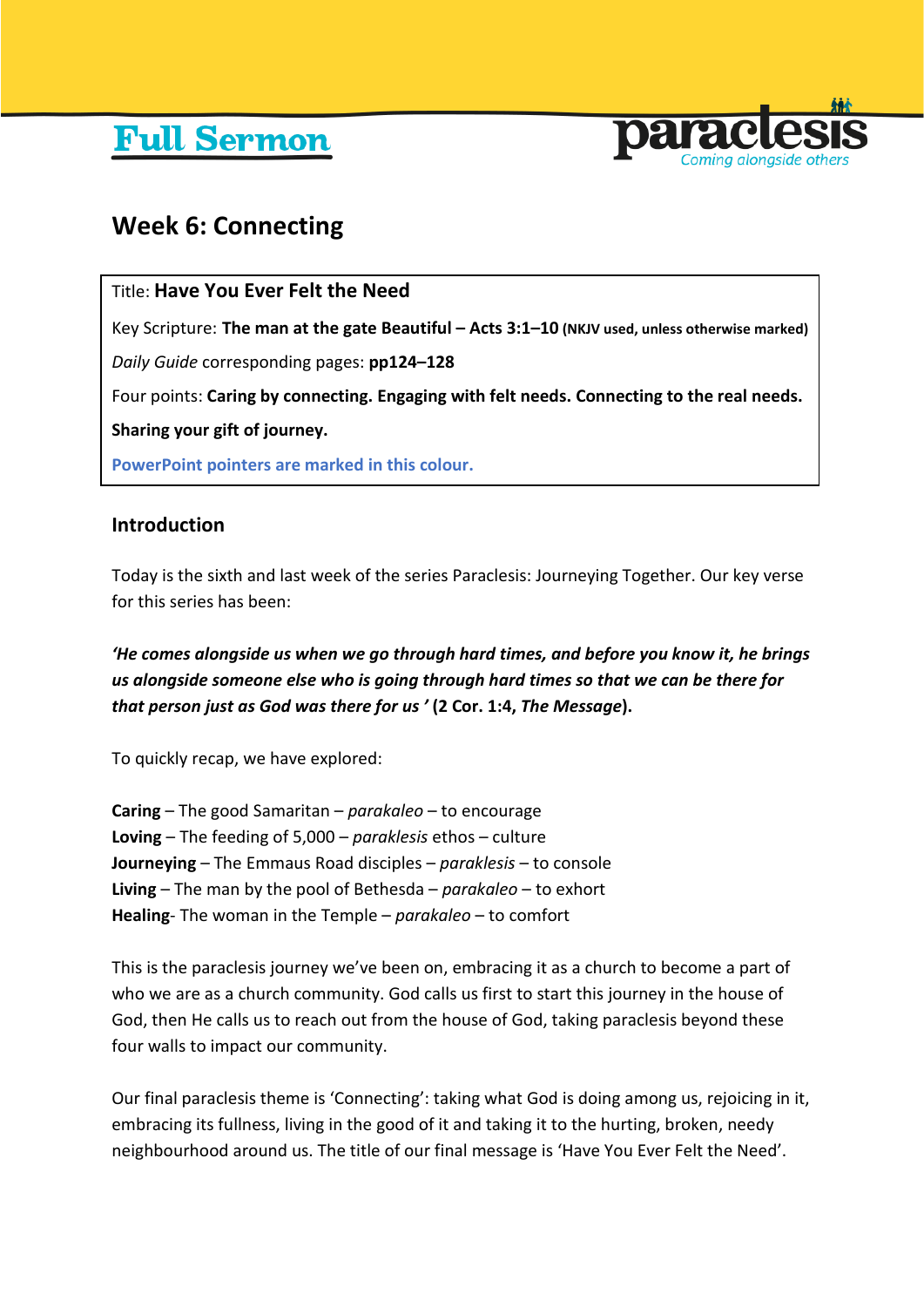## **Caring by connecting**

*'Each one of us needs to look after the good of the people around us, asking ourselves, "How can I help?"'* **(Rom. 15:2,** *The Message***).**

There is huge need around us and the challenge is: will we connect our journey with those needs, or as someone once put it, will we just remain preaching to the choir? Today we will be looking at the story of the man by the gate, Beautiful, which is found in **Acts 3:1–10**. It is an important account because previous narratives we've looked at are in the Gospels. In this account, Jesus has ascended to the Father, placing the task in the disciples' hands.

Our final paraclesis word is '**to entreat'**. **'***And he was angry, and would not go in: therefore came his father out, and intreated [***parakaleo***] him'* **(Luke 15:28, KJV).**

This verse comes from the story of the prodigal son who returns home to much rejoicing and great celebration. His older brother had been a loyal and faithful son, so is angry at the way the wayward brother is royally treated. He goes outside wanting nothing to do with it, so the father leaves the party and goes to 'entreat' him to come back in.

God wants us to entreat others outside the family of God as part of paraclesis.

**ENTREAT: To approach, reach out, connect, draw close and engage with others at the point of felt need; persuading and pleading.**

**Jesus gave the disciples three clear directives:**

#### **1. The Great Commission (Matt. 28:19–20)**

The outwardly focused mission of church to 'Go' into all the world to preach the gospel to all nations. A broad vision to take the gospel to the world.

#### **2. The Great Command (John 13:34; 15:12)**

To love as we've been loved. Jesus said 'as I have loved you, so you are to love others'. This was the 'great' eleventh commandment: Christ's command to be a community of love – not an option or suggestion, but a command.

## **3. The Great Connection (John 20:21–22)**

Before ascending to the Father, Jesus comes to His disciples and says, *'As the Father has sent Me, I also send you'*. For three years He has journeyed together with His disciples, connecting with people's lives. He's spoken to them, touched them, healed them – changed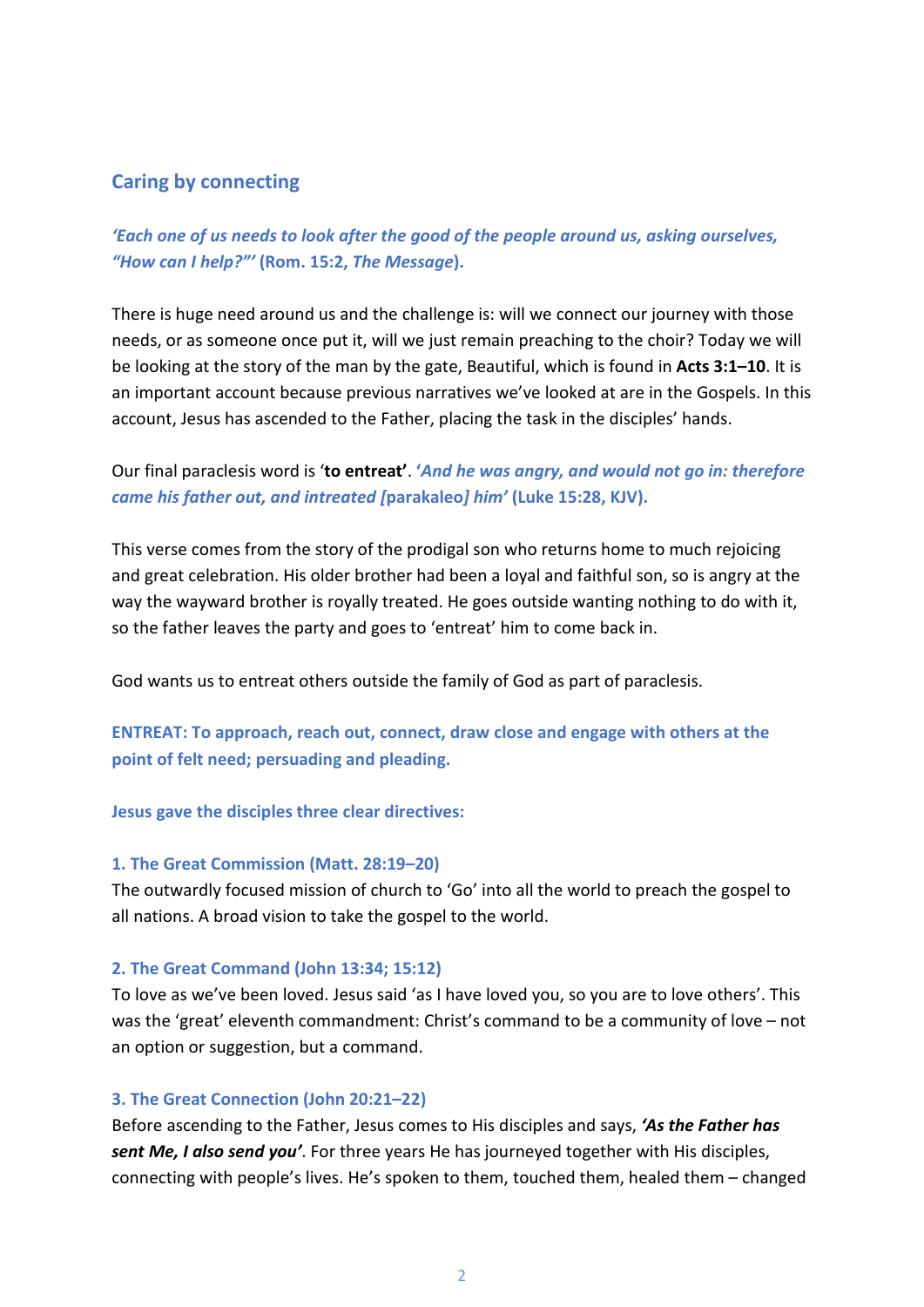them. And the disciples have journeyed with Him and been part of His story. Now that Jesus is returning to the Father, He places responsibility into their hands. Not only is Jesus sending them but He promises that they will be empowered for the task. The Holy Spirit, the divine Enabler, will empower them. *'God's Way is not a matter of mere talk; it's an empowered life'* **(1 Cor. 4:20,** *The Message***).**

**CARING BY CONNECTING: Recognising a felt need and deciding to intentionally engage with it, joining that person's journey, understanding their story, reaching out and doing something about it to change their life.**

## **Engaging with felt needs**

## *'I will ask the Father, and he will give you another Helper [***parakletos***], who will stay with you forever'* **(John 14:16, GNB).**

Some translations say 'Comforter'. The word is *parakletos* and means 'the one who comes alongside to help'. Jesus describes the Holy Spirit in this way four times. We saw that in Simeon's dedication Jesus is the divine *paraklesis*. Now, returning to His Father, Jesus assures the disciples that another *parakletos* will be sent in His place to empower them. But empowered by the Holy Spirit for what?

Jesus said to wait in Jerusalem and *'you shall receive power when the Holy Spirit has come upon you; and you shall be witnesses to Me'* **(Acts 1:8)**. Jesus gives the clue here as to why He sent the Holy Spirit: so that they would be empowered to be witnesses. In a court of law, if you're called as a witness, you're asked to tell the truth, the whole truth and nothing but the truth. What does a witness do in telling the truth?

They truthfully recount the details of the story and the circumstances under which it all happened. The advocate, the lawyer, then takes the story and presents it for judgment. They simply tell the truth by recounting the facts of their journey. That's what God calls us to in paraclesis. Empowered by the Holy Spirit we tell our story, our gift of journey.

Jesus tells the disciples that He will send a divine Advocate who will come to enable and empower them to tell their story and share their journey with others. *'When He, the Spirit of truth, has come, He will guide you into all truth'* **(John 16:13).**

When we come alongside others on their journey, sharing our story, the Holy Spirit comes with His gifts and His graces. That's what His gifts and graces are for, to reveal Jesus through our story to others. So what does telling our story and sharing our journey mean?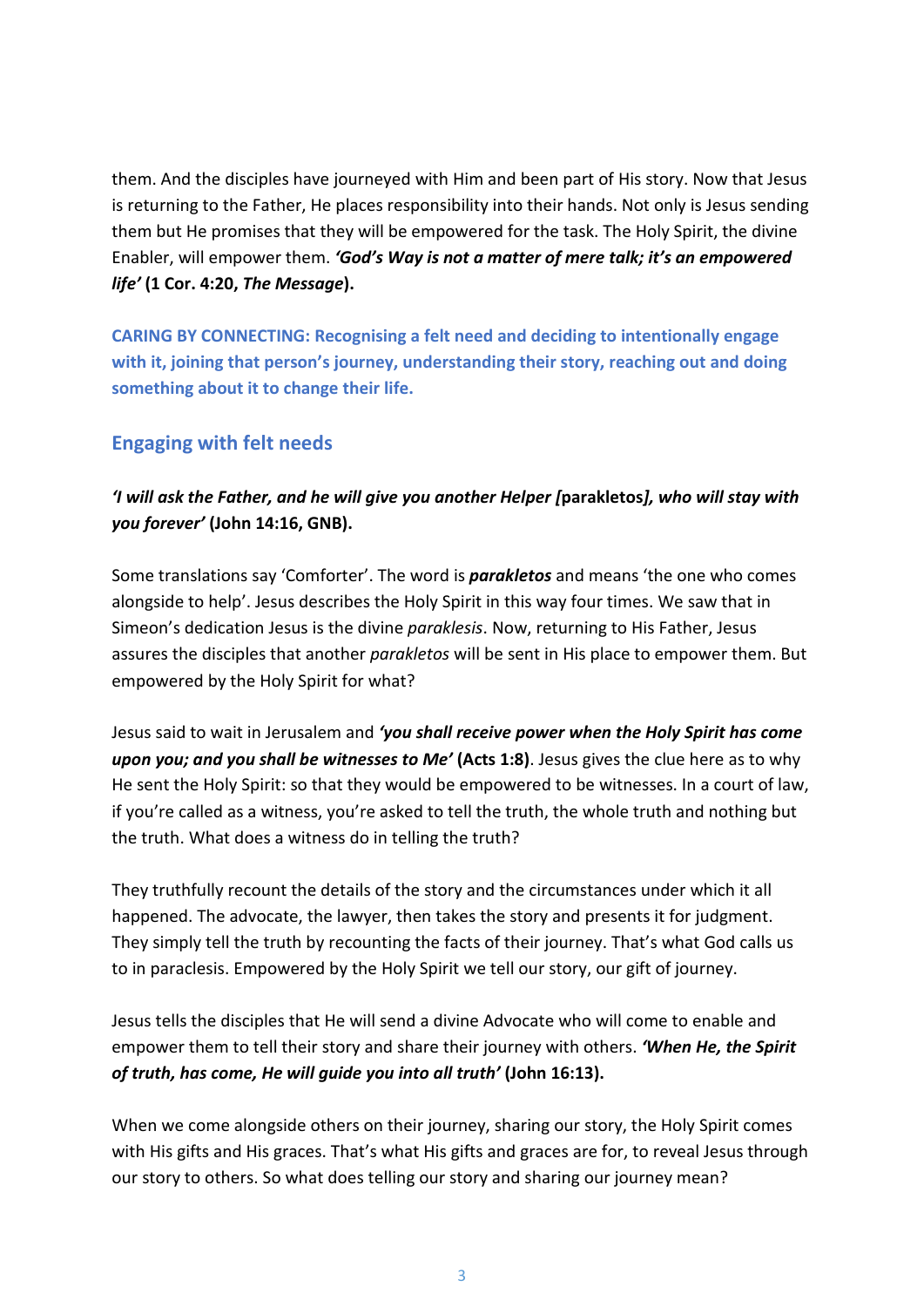#### **Jesus engaged with people's felt needs**

Take the story of the woman at the well (in **John 4**). She was there in the heat of the day, when all the other women wouldn't be there, because of her lifestyle. She was an outcast but Jesus came and sat at the well and entreated her. She came to the well for water, her felt need. What did Jesus talk about? Water. He connected at the point of her felt need.

## • **The felt need is the conscious need [Fill in** *Daily Guide***]**

The felt need is in the here and now, the present moment, the immediate need in front of us. We need to meet people just where they are on their journey, like the Good Samaritan did, and Jesus did with this woman. The question is, 'Have you ever felt the need of other people?' Enough to connect and care?

## • **Jesus addressed felt needs [Fill in** *Daily Guide***]**

Jesus connects with felt needs of the moment. With the feeding of the 5,000, it was their hunger. The Emmaus Road disciples had broken hearts. During a family crisis at a wedding in Cana, Jesus didn't take this as a good time to preach a sermon while waiting for more wine to come, He engaged at the point of felt need. We come across these kinds of needs every day in our lives. Whether it's a neighbour who needs the grass mowed or an acquaintance needing help with their groceries. Witnessing isn't inviting them to a special event or church meeting. It's just connecting in the ordinary things of life.

## • **Felt need leads to real needs [Fill in** *Daily Guide***]**

It wasn't long before Jesus was talking to the woman about her real thirst and the deep needs of her soul. Connecting at the point of felt need leads to an opportunity of getting to know someone's journey, understanding real needs. If we only relate to felt needs, we are no different to our secular counterparts or social agencies. Journeying is reaching out to the felt need, which leads to the real need, and that need can only be fully met in the person of Jesus Christ.

## **Connecting to the real needs**

To look further at felt needs and real needs, let's pick up our key story for today. It begins: *'Now Peter and John went up together to the temple at the hour of prayer, the ninth* **hour***'* **(Acts 3:1)**. They're on the way to the 3pm church prayer meeting when they come across a paralysed beggar at the entrance gate into the Temple.

## **Understanding his story**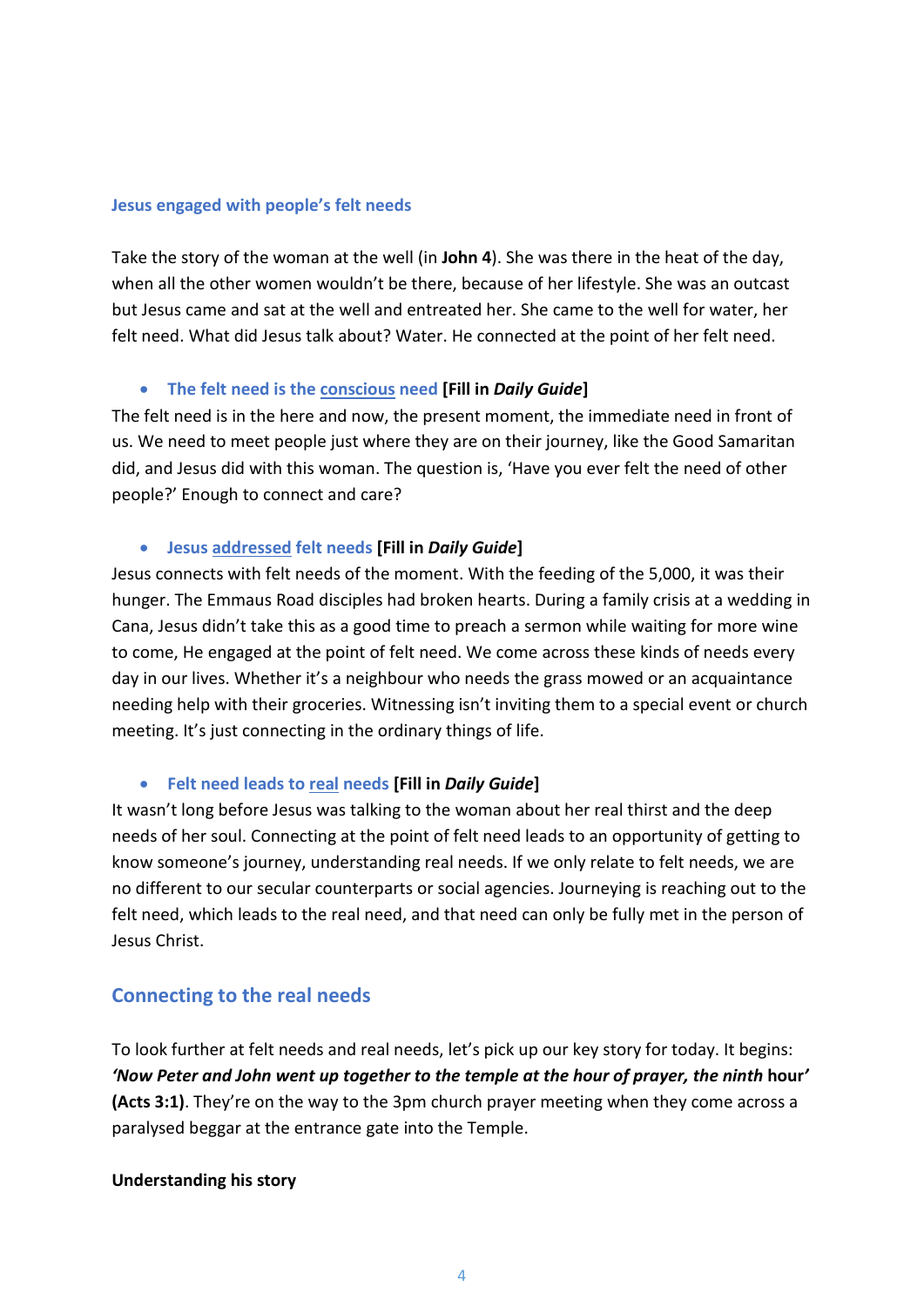This man had a chronic condition: *'a certain man lame from his mother's womb'* **(Acts 3:2)**. For over forty years he had suffered severe disability from a congenital disease. From birth he'd been unable stand or walk. His disability was bad enough, but something worse was going on too. **The beggar was:**

## **Marginalised by religion [Fill in** *Daily Guide***]**

## *'whom they laid daily at the gate of the temple which is called Beautiful, to ask alms from those who entered the temple'* **(Acts 3:2)**.

Levitical law and Rabbinical tradition required that disabled or paralysed persons could not enter the Temple, God's house. Religion and his deformity meant the man remained outside the Temple gate, which separated the outer and inner court. The closest he got was the gate; no one could get him beyond it. Even the religious people couldn't help him get in. Marginalised by those who should have cared, he lay on the wrong side of the gate into God's house.

However, He knew that by laying there, people going into the Temple would see his condition. He knew Temple people wanted to please God before going into His presence with an act of kindness or righteousness – giving alms. Almsgiving was recognised as an outward display and act of righteousness. He simply manipulated and exploited their religion, and they just fed his poverty. They gave him money, because it served their purposes: it made them feel good. Sometimes we can do that in church. **'Lord, I won't go but here's the money to send someone else.'** But God says, how about putting your hand to the plough and getting your hands dirty? Your involvement is part of the solution.

## **Dependent on others [Fill in** *Daily Guide***]**

A beggar represented one of the lowest 'have not's in society, with no dignity, self-respect or self-worth, despised and pitied. He begged because he had little choice. He had no education, nothing he could put his hand to, and there were no social services or disability allowance. He was completely dependent on others.

**His felt need was money.** That's when Peter and John arrived. These men were in the new kingdom, a new era. They'd journeyed with Jesus and seen Him connect at the point of felt need, then real need. They saw this man's felt need. For them it was:

## **A day of opportunity**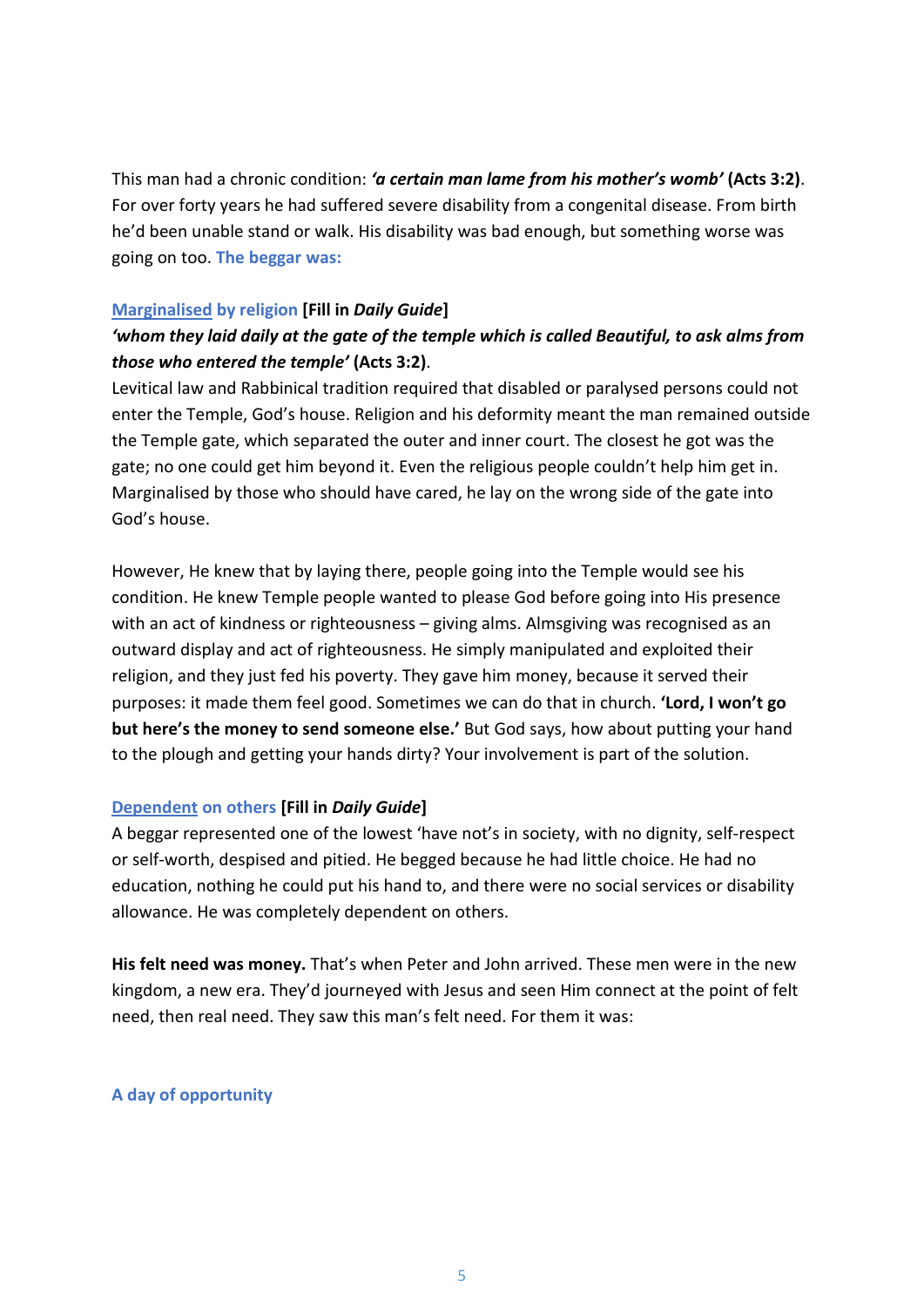It was an opportunity to connect with a needy man who had been, for all too long, kept outside the gates of church. They weren't your average Temple-goers. Peter and John had journeyed with Jesus for three years. **Peter and John were connected:**

## **To a caring community [Fill in** *Daily Guide***]**

## *'all who believed were together, and had all things in common, and sold their possessions and goods, and divided them among all, as anyone had need'* **(Acts 2:44–45).**

They'd put all they had in a common pool. That's what community means, everything given over for the common good of others. Peter and John now had nothing except Jesus and the power of the Holy Spirit. They come to this man whose felt need is money, knowing that they haven't got what it takes to meet his felt need. Other Temple goers threw a shekel or two at the problem but Peter and John belonged to a grace and truth community that recognised people don't have problems, but needs.

## **With the paralysed man [Fill in** *Daily Guide***]**

## *'And fixing their eyes on him, [they] said, "look at us"'* **(Acts 3:4)** – they *'looked him straight in the eye'* **(***The Message***)**.

There was good eye-to-eye contact; *'fixing their eyes'* means looking beyond a quick fix of a shekel or two. They saw into the window of his soul, the deep pain, hurt and rejection reflected in his eyes. They looked at him with their eyes of compassion, love, grace and truth. This man had seen so many eyes of disdain, contempt, pity and humiliation as passers-by threw their guilt money at him to appease their own consciences. But not these two men – they 'entreated' him, with eyes of warmth, understanding and encouragement. And they see beyond the need for alms to his real need: to get him from outside the gate to inside the gate, into God's presence. They knew money wouldn't help him, it would only feed his poverty keeping him in the same old holding pattern outside the gate.

## **With his felt need [Fill in** *Daily Guide***]**

## *'So he gave them his attention, expecting to receive something from them'* **(Acts 3:5).**

Peter and John looked him straight in the eye. Now, you might think that when someone isn't offering any money, the beggar might look beyond them to the next person, the next client, the next target, so that they can get some more money. But we see that he didn't look beyond them. Something about them arrested his attention and engaged him. He looks at them with full attention. They convey hope but his expectation is only to receive 'something'.

## **To his real need [Fill in** *Daily Guide***]**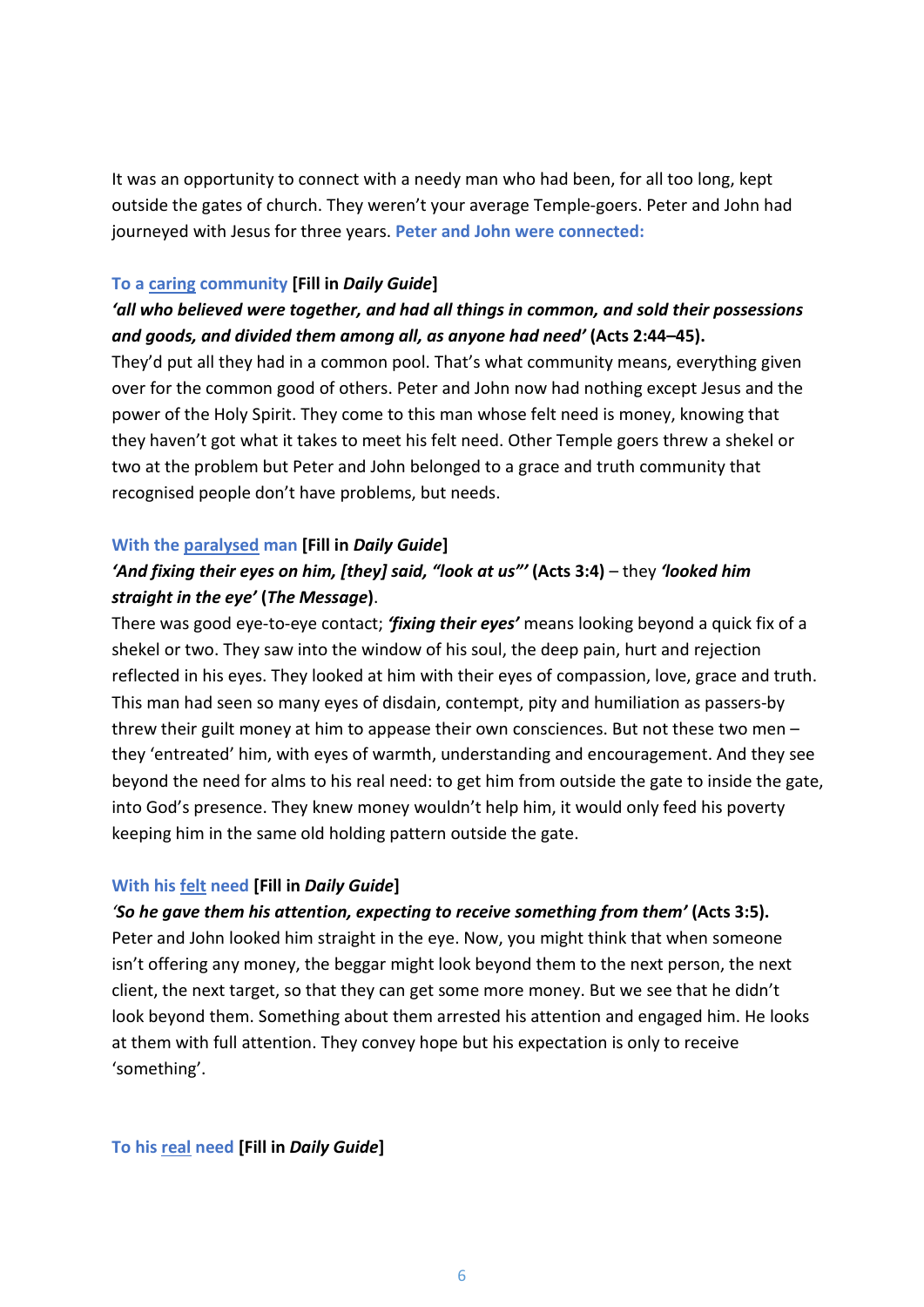## *'Then Peter said, "Silver and gold I do not have, but what I do have I give you: In the name of Jesus Christ of Nazareth, rise up and walk."'* **(Acts 3:6).**

Thank God for social involvement, but let's be clear, the gospel is not a social gospel. Social is the point of connect, the felt need. The deep hunger and longing of the human soul for spiritual reality is the real need. We have a journey that says spiritual reality for us has been found in Jesus. Maybe your business has gone bust, your kids went off the rails, your son is a drug addict or your family fell apart, but in the midst of it all, the spiritual reality has been that the anchor for your soul is found in Jesus Christ. Peter and John knew the thing the beggar longed for most, which he had been denied for so long, was the ability to walk on healthy feet – to go through the gate into God's presence.

## **Sharing your gift of journey**

Peter and John were willing to make available to God what they did have. Of course, they didn't have much. In the **King James Version,** Peter says*, 'such as I have give I thee'* **(Acts 3:6)**. Obviously they didn't have money to give; it had all been given to church. But they freely gave their 'such as I have'.

What Peter and John did have was their journey with Jesus and all that Jesus had poured into them: their presence, their compassion, their hope. Remember this is Peter the denier, who denied knowing this man from Galilee, but something had happened on his journey, transforming him. He could now say with John, 'such as I have I give you'.

Wow, what a word! As we come to the close of this series, I want to ask you what is your 'such'?

It is your gift of journey, your life experience, what God has been to you, what He has done for you. Bring it to God and say, 'This is my "such"'. It may not seem much, like the boy with the loaves and fishes, or the widow with the mite, or Mary with the alabaster box. Maybe it's not a lot but it is *your* 'such'. Let Him take it, connect it with someone's felt need and use you as an instrument of grace and truth.

**[Give a personal example or illustration of connecting at the point of felt need, or of others who connected at the point of felt need. Suggest that members of the congregation identify a life experience that could be a point of journey connection.]**

**[At this point you could ask the congregation to fill in their journey cards (for more information, visit www.paraclesis.org.uk)]**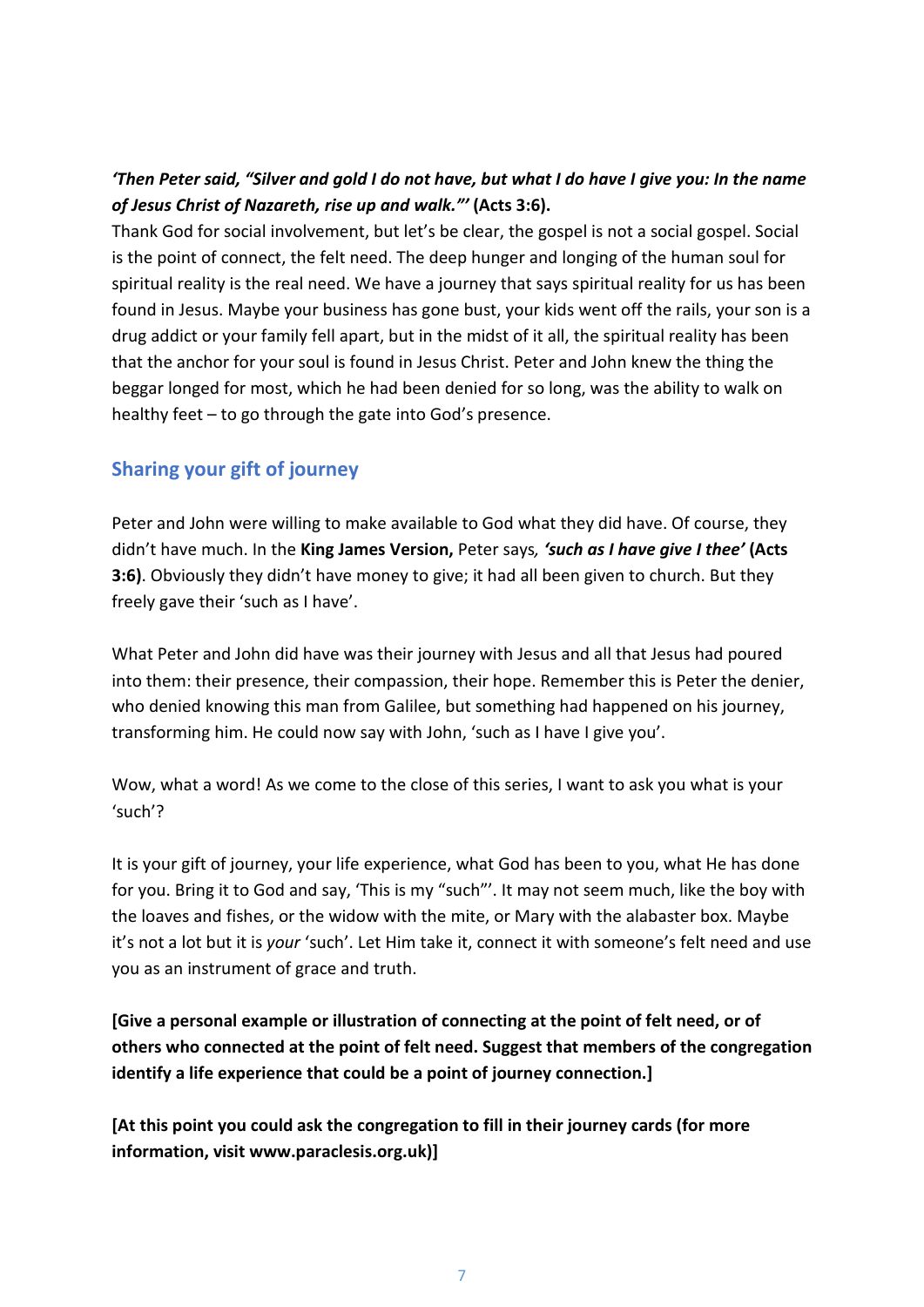## **Don't look at what you don't have [Fill in** *Daily Guide***]**

Peter and John didn't let what they didn't have (in this case, money) stop them from reaching out with what they did have. Don't let the fear of what you don't have stop you from connecting to others. They didn't have cash, but they had 'such'. Their lives were not dictated by their limitations. Stop looking at your limitations and embrace your resource.

## **Realise what you do have [Fill in** *Daily Guide***]**

Recognise your 'such', your gift of journey, your experience, and the grace and truth that has become part of your life. When you close in on that, your own lack of ability, confidence, experience, money, education and so on disappears. Your lack doesn't stop you passing on your gift to others.

## **Embrace it with certainty [Fill in** *Daily Guide***]**

God has given you this gift to give away to someone else. Peter and John had certainty about what they did have. When we have certainty about what we do have, we are not limited by what we don't have and when we make it available to God, He multiplies it.

## **You have a story to tell [Fill in** *Daily Guide***]**

Your greatest liability becomes your greatest asset in God's hands as you journey with others. Your mess becomes your message and your test becomes your testimony. Your journey becomes your priceless gift to others.

## **Empowered in Jesus' name**

*'In the name of Jesus Christ of Nazareth, rise up and walk'* **(Acts 3:6).** It is that name that is above every name, that name to which one day every knee will bow. My prayer is that you come to the realisation that you are part of God's plan in this day and age. That He can take whatever has gone into your life. It does not matter how low you have sunk or how high you have risen, God will take it and use it in the name of Jesus Christ.

So let's conclude with Peter and John's final actions in this healing:

• **They gave him a hand up not a hand-out**

## *'[They] took him by the right hand and lifted* **him** *up, and immediately his feet and ankle bones received strength. So he, leaping up, stood and walked and entered the temple with them—walking, leaping and praising God'* **(Acts 3:7–8).**

They reached out, took hold of his hand, gave what they had, made the connection and lifted him to his feet. At that moment, something flowed from them to him: supernatural strength, power, healing and deliverance. Instantly he felt it in his feet, ankles and legs.